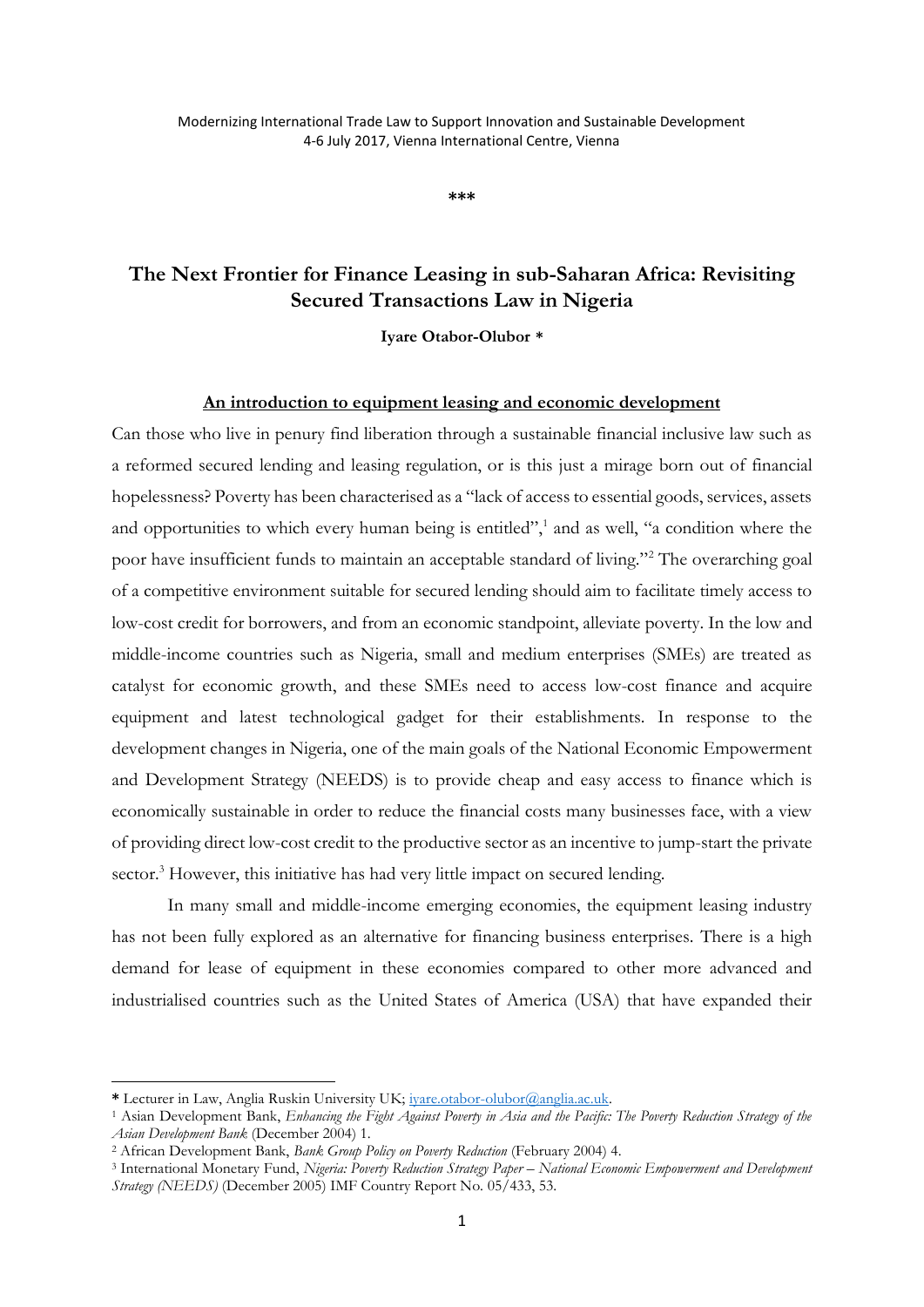leasing industry.<sup>4</sup> Leasing allows businesses to make use of equipment's which they have not purchased outrightly, while using the financial benefits arising from using the leased equipment as the means to pay the lease instalment payment.<sup>5</sup> Additionally, equipment leasing helps businesses to manage their financial resources prudently since they can use the cash for other pressing needs such as employee remuneration, developing marketing strategies, procuring raw materials etc., with a higher return on investment, as against investing an immediate property acquisition which could stifle their business operations.<sup>6</sup>

Many developing countries face legal and infrastructural obstacles to successfully operate a leasing industry while the absence of a simple and predictable set of rules regulating equipment leasing could hamper businesses from gaining access to affordable finance. In many sub-Saharan African countries, leasing regulations do not exist, or does not take note of intrinsic characteristics of this type of transaction in its application and interpretation which causes confusion for contracting parties.<sup>7</sup> Where SMEs have the possibility of expanding their activities with readily available equipment leased to them, the level of poverty will be reduced significantly in that businesses benefitting from such expansion will create additional employment for both the skilled and unskilled. In promoting SMEs in developing economies, equipment leasing has a huge role to play in reducing poverty by generating capital and labour, while maintaining a sustainable business environment for the economy. Therefore, it is imperative that developing economies in sub-Saharan Africa should strive to establish a robust leasing industry which can lead to the development of capital markets whereby SMEs can be introduced to formal financial markets, thereby stimulating capital market funding to leasing establishments.<sup>8</sup>

There remains a general view that legal and regulatory frameworks dealing with secured transactions law can directly impact on how SMEs can get access to finance.<sup>9</sup> To unveil these conceptions, as a reference point, this article will seek to evaluate the legislative position of the recently enacted Equipment Leasing Act 2015 ("ELA 2015"), while determining the extent to which the establishment of the Central Bank of Nigeria (CBN) Registration of Security Interests in Movable Property by Banks and Other Financial Institutions in Nigeria (Regulation No.1, 2015)

<sup>4</sup> International Finance Corporation, *Global Leasing Toolkit: An Introduction* (World Bank 2011) 5.

<sup>5</sup> ibid.

<sup>6</sup> ibid.

<sup>7</sup> International Finance Corporation, *Leasing in Development: Guidelines for Emerging Economies* (World Bank 2009) 3.

<sup>8</sup> Mosharref Hossain, 'Leasing: An Alternative Financing mechanism for SMEs' [2013] 2 *ABC Journal of Advanced Legal Research* 66, 67.

<sup>9</sup> *Financing Innovative SMEs in a Global Economy, Promoting Entrepreneurship and Innovative SMEs in a Global Economy: Towards a more Responsible and Inclusive Globalisation* (OECD) 2nd OECD Conference of Ministers Responsible for SMEs, 3*-*5 June 2004, Istanbul, Turkey)<http://www.oecd.org/cfe/smes/31919231.pdf> accessed 30 November 2016.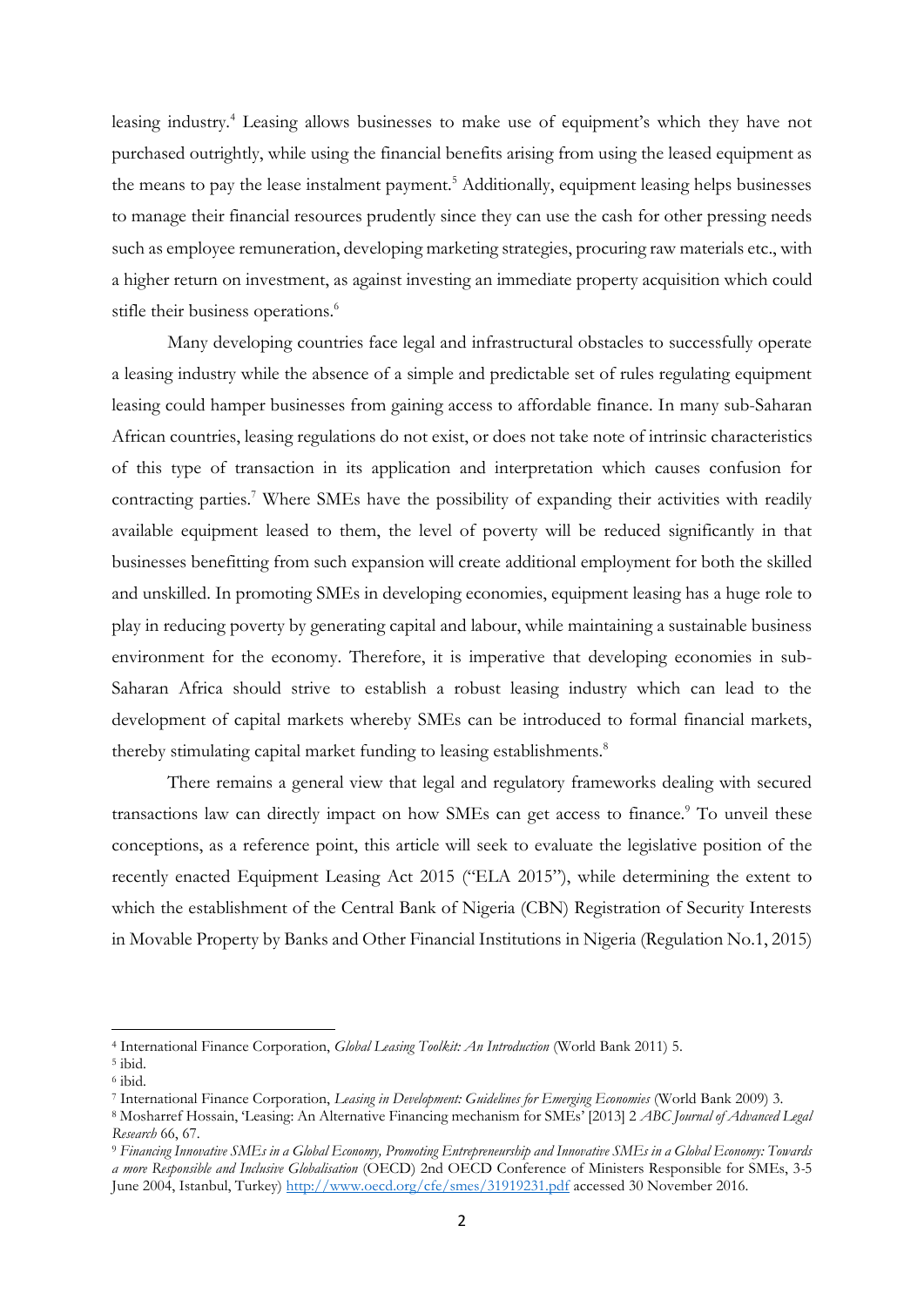"CBNR", conflicts with the provisions of ELA 2015 with regards to 'double perfection' of financial lease.

First and foremost, and rather controversially, the CBNR does not recognise the equitable charge as a security interest.<sup>10</sup> Notwithstanding, this law requires the registration of financial lease transactions in the National Collateral Registry ("NCR").<sup>11</sup> Concurrently, ELA 2015 stipulates that equipment lease agreements, which includes financial lease, must be recorded in a register administered by a Registration Authority.<sup>12</sup> As seen above, the laws governing equipment leasing in Nigeria are conflicting, and complex, thus, financiers may become wary and unwilling to get involved in these type of transactions which could prove detrimental to the economy. Purportedly, this leaves the Nigerian secured transaction system in a neck-deep quagmire since two conflicting legal regimes on financial leasing are in operation simultaneously.

As this may lead to confusion during registration, a solution to this problem could be found under the United Nations Commission on International Trade Law ("UNCITRAL") Legislative Guide on Secured Transactions 2007, henceforth: the "Guide";<sup>13</sup> the UNCITRAL Guide on the Implementation of a Security Rights Registry 2014, henceforth: the "Registry Guide";<sup>14</sup> and the UNCITRAL Model Law on Secured Transactions 2016, henceforth: the "Model" Law".<sup>15</sup> These UNCITRAL laws follow a functional approach and an integrated system to assist States in harmonising their secured transactions law involving all types of recognisable security interests including quasi-securities such as financial lease, <sup>16</sup> which happens to be the focus this article. The extent to which their recommendations can be exported to Nigeria will be the substantial discussion in this article. Their recommendations could act as a guidance and catalyst

**.** 

<sup>10</sup> Iyare Otabor-Olubor, 'Reforming the Law of Secured Transactions: Bridging the Gap between the Company Charge and CBN Regulations Security Interests' [2016] *Journal of Corporate Law Studies* 1-34.

<sup>11</sup> In a recent CBN Circular addressed to all banks and financial institutions in Nigeria, it states - "All banks and other financial institutions are hereby required to register their security interest in movable assets with the NCR with effect from Monday, 4 July, 2016", see Kevin N Amugo, 'Circular to Banks and other Financial Institutions: Secured Transactions and National Collateral Registry for MSME Financing in Nigeria' (Central Bank of Nigeria, 29 June 2016).

<sup>12</sup> ELA 2015, s 7 establishes the Equipment Leasing Association of Nigeria "Registration Authority", and as the sole body responsible for recording equipment lease transactions – see s  $9(2)$  (e).

<sup>13</sup> [http://www.uncitral.org/uncitral/en/uncitral\\_texts/security/Guide\\_securedtrans.html](http://www.uncitral.org/uncitral/en/uncitral_texts/security/Guide_securedtrans.html) accessed 2 December 2016.

<sup>&</sup>lt;sup>14</sup> [http://www.uncitral.org/uncitral/en/uncitral\\_texts/security/2013Security\\_rights\\_registry.html](http://www.uncitral.org/uncitral/en/uncitral_texts/security/2013Security_rights_registry.html) accessed 2 December 2016.

<sup>15</sup> [http://www.uncitral.org/uncitral/en/uncitral\\_texts/security/2016Model\\_secured.html](http://www.uncitral.org/uncitral/en/uncitral_texts/security/2016Model_secured.html) accessed 10 December 2016.

<sup>16</sup> For further discussion on works pertaining to UNCITRAL's reform on security interest laws, see for example – Spiros V. Bazinas 'Acquisition Financing under the UNCITRAL Legislative Guide on Secured Transactions' [2011] 16 *Unif. L. Rev.* 483; Louise Gullifer and Orkun Akseli, *Secured Transactions Law Reform: Principles, Policies and Practice* (Hart Bloomsbury Publishing 2016); Spiros V. Bazinas, 'The UNCITRAL Legislative Guide on Secured Transactions: Key Objectives and Fundamental Policies' [2010] 42 *UCC Law Journal* 123; Marek Dubovec and Cyprian Kambili, 'Using the UNCITRAL Legislative Guide as a Tool for a Secured Transactions Reform in Sub-Saharan Africa: The Case of Malawi' [2013] 30 *Arizona J. of Int'l & Com. L.* 163.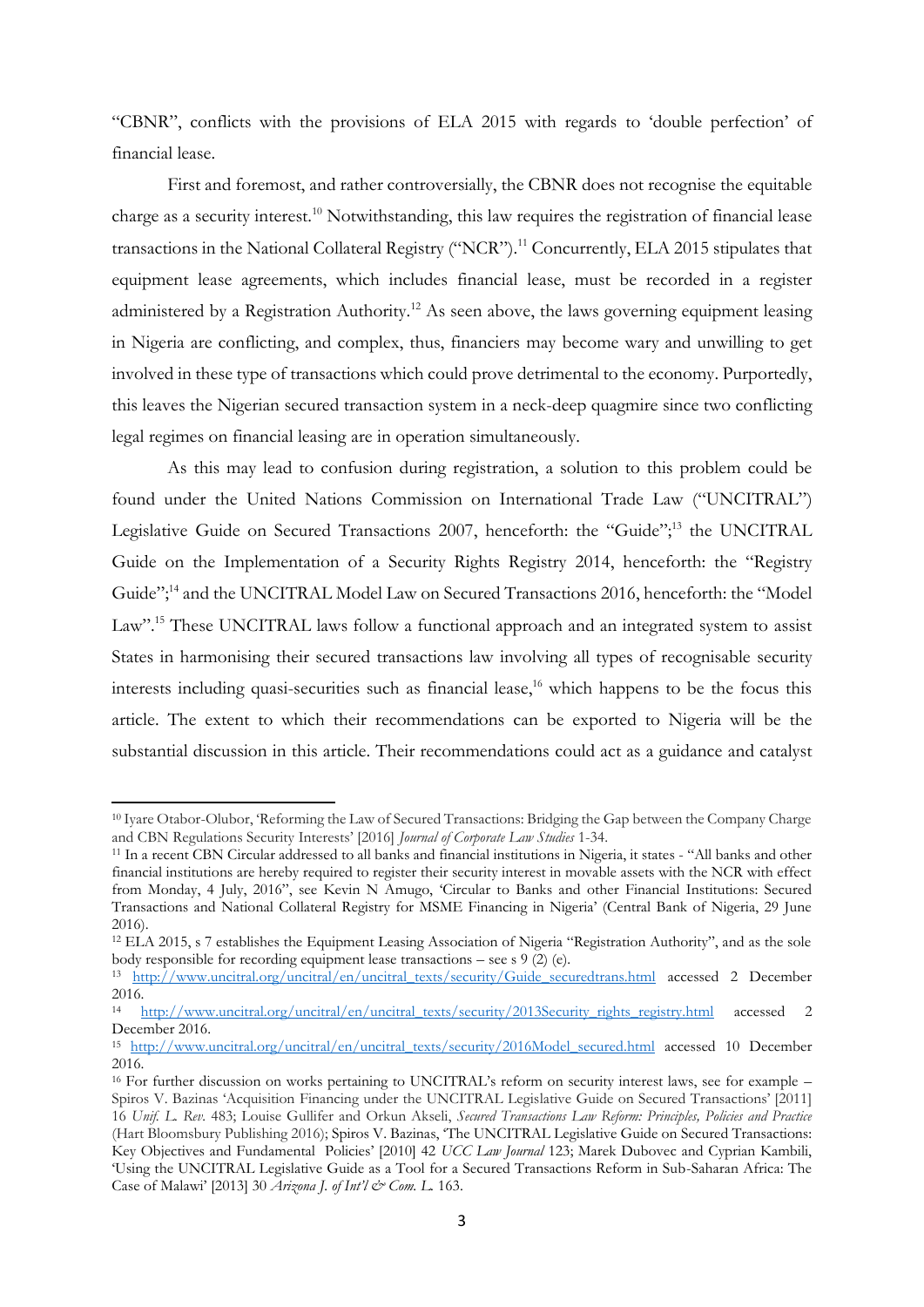for other unreformed countries in sub-Saharan Africa having a similar incoherent secured transactions law.

## **Brief history of equipment leasing in Nigeria**

Leasing of equipment has been in practice since the ancient times in the Sumerian City of Ur, about 2010 B.C. which was then a major commercial centre, and it involved the rental of farm tools leased to farmers by priests who then stood as government authorities.<sup>17</sup> Also, in 1750 B.C., Hammurabi in his famous code of laws acknowledged the existence of lease of movable property.<sup>18</sup> However, modern leasing is believed to have started in the USA in the 1950's, from where it later spread to Europe and then the Far East in Japan in the 1960's, and thereafter the rest of the world in the 1970's.<sup>19</sup> The leasing industry in Nigeria represents a viable opportunity for businesses to access cheap and affordable credit to support long-term sustainability. The leasing of equipment is relatively young but it has nevertheless contributed to the socio-economic development of the country especially where the purchase of industrial goods has become relatively expensive for SMEs.

Equipment leasing in Nigeria can be traced far back to the early 1960's when subsidiaries of British companies operated in Nigeria and benefitted from offshore leasing provided by foreign leasing companies.<sup>20</sup> This arrangement was feasible due to the fact that there were no restrictions on exchange control. Since the transaction was cross-border in nature, it allowed the lessee to claim capital allowance in Nigerian, while the lessor could claim UK capital allowances. This was possible because both the lessee and lessor will be treated as owners of the equipment for tax purposes in their respective countries and thus entitled to tax depreciation.<sup>21</sup> Depending on how the agreement was structured, it allowed parties to exploit the different leasing rules in both jurisdictions. This arrangement became popularly known as "double dipping".<sup>22</sup> Notwithstanding these generous opportunities, the outbreak of the Nigerian civil war temporarily halted the development of the leasing industry. The federal government imposed exchange restrictions geared towards conserving scarce foreign exchange which affected the offshore subsidiary leasing companies doing business in Nigeria. <sup>23</sup> A sudden upturn in oil revenues gave the government

<sup>17</sup> Alexandra Bolea and Roxana Cosma, 'Leasing as a Modern Form of Business Financing' in *Progress in Economic Sciences* (Jan Polcyn edn Nr 2, PWSZ Poland 2015) 295, 296.

<sup>18</sup> ibid.

<sup>19</sup> Equipment Leasing Association of Nigeria, *Lease Financing in Nigeria* (2nd ed ELAN Publication, Lagos 2015) 2.

<sup>20</sup> Bob Osaze, *Lease Financing in Nigeria* (ELAN Publication, Pacific Printers Nig. Ltd. Lagos 1993).

<sup>21</sup> Bank of England, 'Recent Developments in Equipment Leasing' [1982] 22 (3) Bank of England Quarterly Bulletin 382, 384 <http://www.bankofengland.co.uk/archive/Documents/historicpubs/qb/1982/qb82q3382389.pdf> accessed 2 December 2016.

<sup>22</sup> ibid, 384.

<sup>23</sup> E.N. Egbuna, 'Equipment Leasing in Nigeria: Trends and Prospects' [1995] 19 (3) CBN Bullion 33, 34.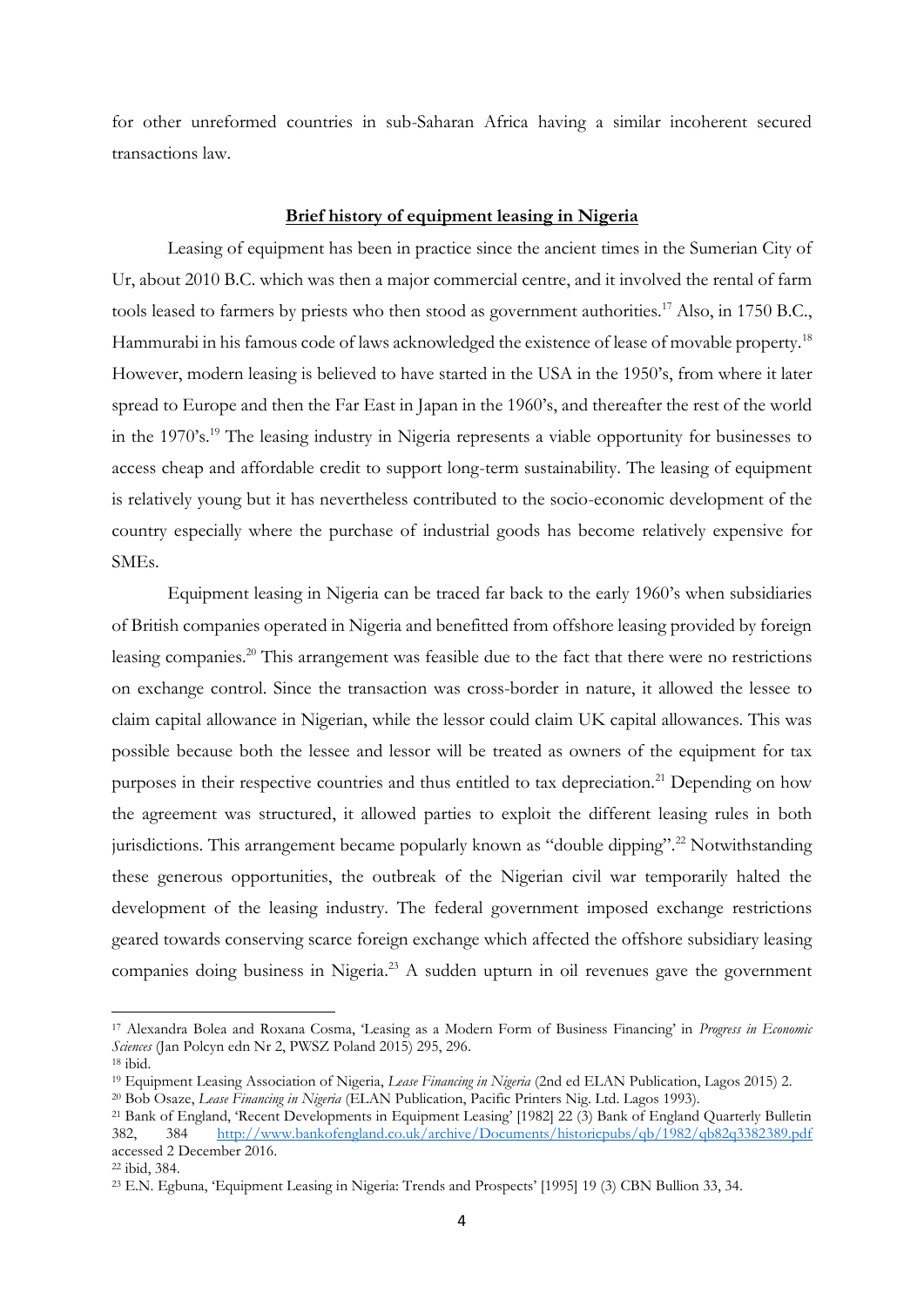incentives such as the 1972 – 77 Indigenisation Policy to indigenise foreign entities in Nigeria which challenged foreign dominance of commerce and industry in Nigeria, thus, hampering further development of the leasing industry in Nigeria.<sup>24</sup> As a matter of fact during this period, laws affecting financial leasing in England were under critical reforms. These reforms were facilitated by the Crowther Report in order to revise the consumer credit regime, designed to recognise the extension of credit in quasi-security transactions e.g. hire-purchase, financial lease and conditional sale agreements which in the grand scheme of things were perceived to be in reality a chattel mortgage.<sup>25</sup> Specifically, the basis of this reform was to unify the different set of rules applicable to the recognised security devices. These recommendations were never implemented.<sup>26</sup>

ELA 2015 represents the first legislation in Nigeria dealing with equipment leasing transactions. The adoption a leasing law in Nigeria before the enactment of the ELA 2015 was actually considered but never implemented. The Okigbo Report 1976 on the Nigerian Financial System advised the federal government to promote equipment leasing activities in the merchant banking sector.<sup>27</sup> The government White Paper provisionally accepted the recommendations, but unfortunately, it never materialised partly as a result of the CBN restrictions places on merchant banks from investing more than 15% of their total asset on equipment leasing.<sup>28</sup> Not to mention, the Orojo Report which led to the establishment of the Corporate Affairs Commission ("CAC"), received a memorandum from the Equipment Leasing Association of Nigeria ("ELAN") to enable the registration of equipment leases with the CAC, a government body responsible for administering the public register of company charges. After careful consideration, this idea was dismissed because first, the equipment lease was not seen as peculiar to companies because a lessor or lessee could also be a natural person, and secondly, it was asserted that the nature of an equipment lease transaction does not transfer ownership to the lessee, but merely possession, and besides, a lessee could always follow his rights even though the property is the hands of a third party.<sup>29</sup> For future purposes, it was accepted that the responsibility of registering financial

<sup>24</sup> Chibuike U. Uche, 'Equipment Leasing in Nigeria: Problems and Prospects' [2001] 3 (4) JIBR 381 383 – 384.

<sup>&</sup>lt;sup>25</sup> Report of the Committee on Consumer Credit (1971) Vol. 1 Cmnd 4596, henceforth "Crowther Report", para. 5.2.8. The Crowther Report further noted that: "*The assimilation of the various security devices does not, of course, mean that all forms of security will be treated in the same way, but simply that distinctions will be drawn on a functional basis, according to the nature and purpose of the security itself rather than according to the form of the security instrument*", para. 5.5.9.  $26$  ibid at para. 5.2.8.

<sup>&</sup>lt;sup>27</sup> Report of the Committee on the Nigerian Financial System (1976) Federal Republic of Nigeria "Okigbo Report", Department of Customs and Excise, Lagos, 38.

<sup>28</sup> Central Bank of Nigeria, *Monetary and Credit Policy Guidelines* (CBN 1991) 8. This requirement was however later removed in 1991 as of the liberation movement subject to the adoption of the Structural Adjustment Programme.

<sup>29</sup> Nigerian Law Reform Commission, Working Papers on the Reform of Nigerian Company Law (Vol. 1 Review and Recommendations, Lagos 1987) "Orojo Report", 8.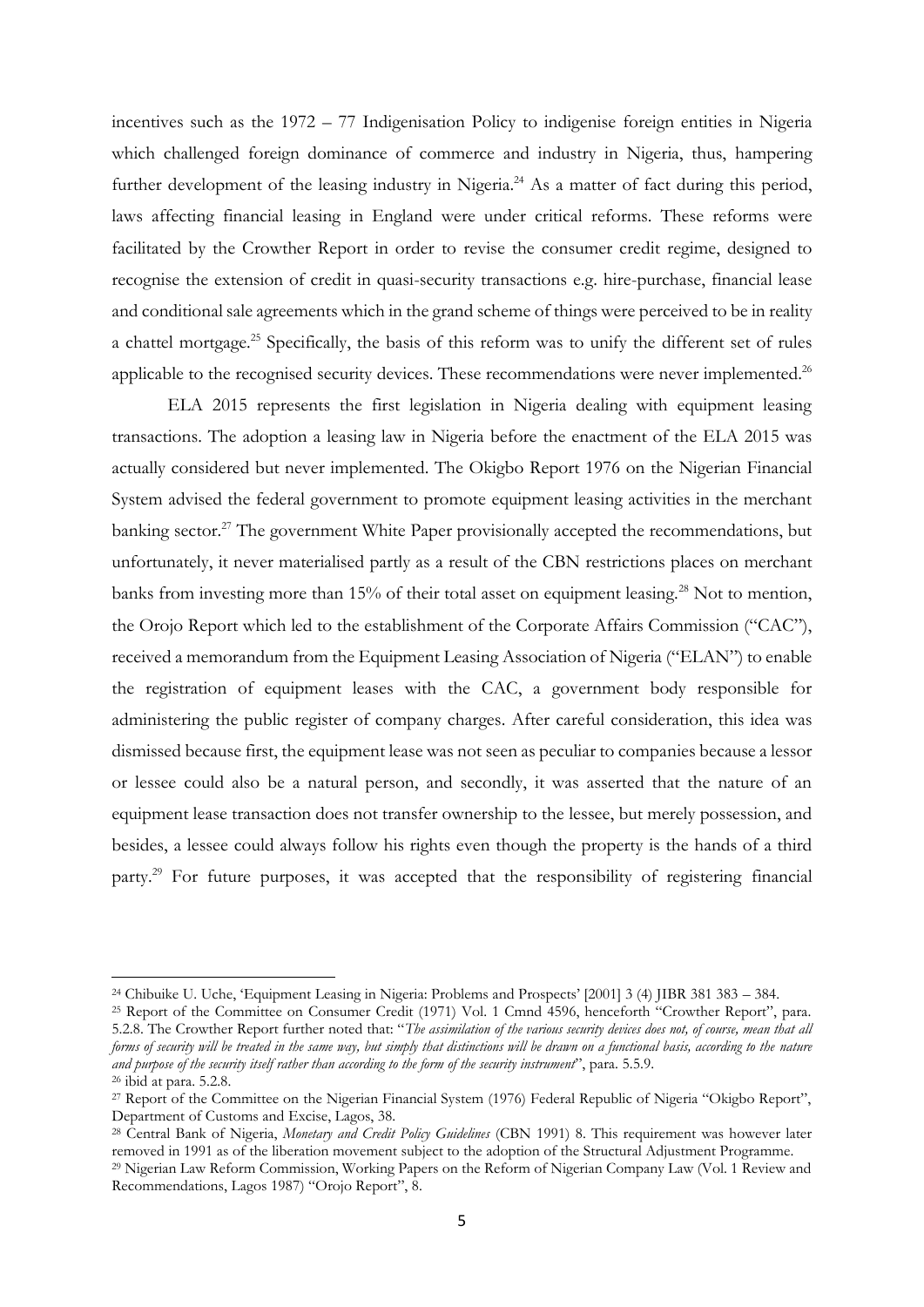lease may be undertaken by the CAC sometime in the near future in order to streamline the registration process. 30

# **Types of equipment lease**

A lease agreement usually involves two parties, the lessor (financier) and the lessee (debtor). The lessor reserves title in the property and is often regarded as the legal owner of the property, while the lessee is given the right to use the property in return for instalment fees consensually agreed between both parties. The lessee has the right to use the property for a set period of time while being able to control the use of the property exclusively.<sup>31</sup> In most cases, the funds used to purchase the property is financed by the lessor of the equipment, or the lessor might be an independent third party, or an affiliate of the seller (a finance entity created by the lessor to facilitate lease transactions).<sup>32</sup> The lessor is then granted a security interest in the acquired equipment in order to secure the repayment of the loan. <sup>33</sup> Equipment which can be leased includes construction equipment, agriculture equipment, rolling stock and aircrafts, trucks and vehicles, IT and office equipment, etc.

There are basically two types of equipment lease recognised under Nigerian law – the finance lease and operating lease. Section 2 ELA states:

- 2.—(1) An equipment lease agreement shall be in writing containing—
- (a) A statement to the effect that the lessor and lessee have agreed to enter into—
	- (i) A finance equipment lease, or
	- (ii) An operating lease, or
	- (iii) Any other specified valiant of either (i) or (ii) above;

Their differences lie on the rights and obligations of both parties, the risks and benefits, differences in accounting treatment, and in tax treatment.<sup>34</sup> What this means is that they can be distinguishable looking at different perspectives from the industry, legal, accounting and tax basis.<sup>35</sup> In financial leasing which is the focus of this paper, the lease agreement provides that the lessor retains title to the equipment for the duration of the lease term but title is transferable to the lessee at the end of the lease term automatically, or if the lessee exercises the purchase option usually provided in the

 $30$  Orojo Report,  $8 - 9$ .

<sup>31</sup> International Financial Reporting Standards, *Leases: Definition of a Lease* (IFRS, February 2015) 3 – 4, [http://www.ifrs.org/Current-Projects/IASB-Projects/Leases/Documents/Leases-Project-Update-February-](http://www.ifrs.org/Current-Projects/IASB-Projects/Leases/Documents/Leases-Project-Update-February-2015.pdf)[2015.pdf](http://www.ifrs.org/Current-Projects/IASB-Projects/Leases/Documents/Leases-Project-Update-February-2015.pdf) accessed 14 November 2016.

<sup>&</sup>lt;sup>32</sup> The Guide, Introduction, no. 22.

<sup>33</sup> ibid.

<sup>34</sup> See above note 19, *Lease Financing in Nigeria*, 9–10.

<sup>35</sup> ibid.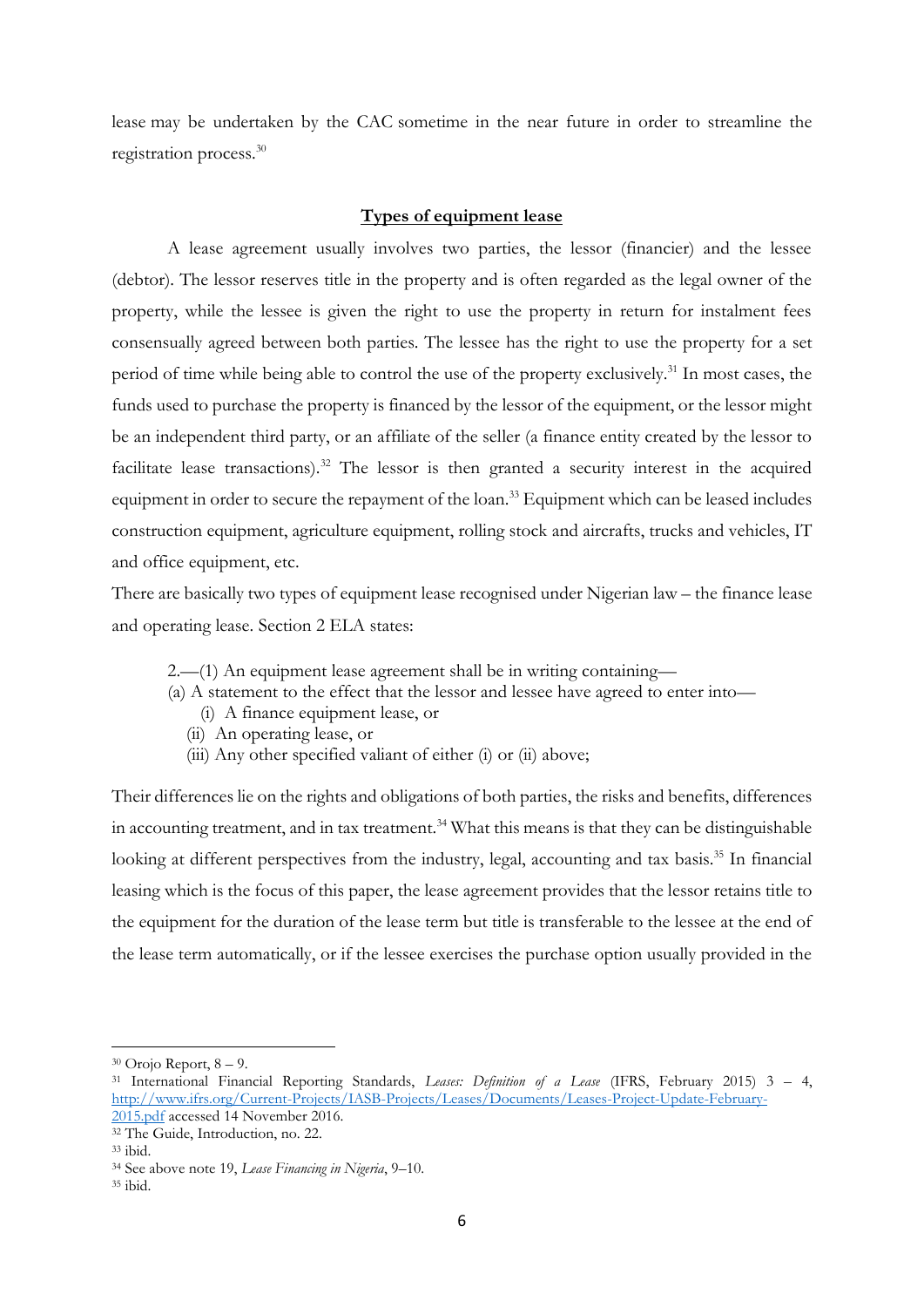agreement.<sup>36</sup> It could take various forms which could involve two parties – the lessor and lessee, or three parties - a third party financier, the lessor and lessee. Whereas, an operating lease or "true lease" is designed to temporarily transfer possession and right of use of the asset from the lessor to the lessee without amortising the full cost of the asset or outrightly assigning proprietary interest in the *res*. 37 The lessee leases the equipment for short-term use of the equipment which the lessor has on hand, and the lessor recovers capital outlay on the equipment from multiple rentals for the entire life of the equipment with the maintenance cost and risk of obsolescence borne by the  $lessor.<sup>38</sup>$ 

Financial lease can be riddled with several transactional puzzles which contracting parties would have to navigate carefully. As a matter of fact, leasing could be designed in such a way as to function as a security agreement. For instance, a conditional seller may decide to disguise his interest in the goods without complying with the registration requirements of the secured transactions legislation, or the grantor may wish to benefit from tax advantages by utilising the benefits of ownership of the goods through instalment sale such as a finance lease arrangement. A financial lease can serve a security purpose, and thus would qualify as a security device in a legal system with a functional approach of taking security, but an operating lease will not qualify as such. Their difference is not always so clear-cut. For instance, a two-week lease of a wheelchair to a medical practitioner for use in his private medical establishment does not create a security interest for the lessor, but a lease for the economic life of a wheelchair could practically qualify as a finance lease.

#### **Secured transactions and finance lease**

Nigeria published its first secured transactions law under the Central Bank of Nigeria (CBN) Registration of Security Interests in Movable Property by Banks and Other Financial Institutions in Nigeria 2015,<sup>39</sup> hereinafter "CBNR". This regulation seeks to strengthen access to credit in Nigeria by creating a centralised online collateral registry – National Collateral Registry

**.** 

<sup>36</sup> The Guide, Introduction, no. 26; See also Herbert Kronke, 'Financial Leasing and its Unification by UNIDROIT – General Report' [2011] Unif. L. Rev. 27; See above note 19, *Lease Financing in Nigeria*, 10.

<sup>37</sup> The Guide, Introduction, no. 26. The distinction between finance lease and operating lease was further enumerated in *On Demand Information plc (in administrative receivership) v Michael Gerson (Finance) plc* [2000] 4 All ER 734, 737, CA, as "*An operating lease involves the lessee paying a rental for the hire of an asset for a period of time which is normally substantially less than its useful economic life. The lessor retains most of the risks and rewards of ownership of an asset in the case of an operating lease. A finance*  lease usually involves payment by a lessee to a lessor of the full cost of the asset together with a return on the finance provided by the lessor. *The lessee has substantially all the risks and rewards associated with the ownership of the asset, other than the legal title. In practice all leases transfer some of the risks and rewards of ownership to the lessee, and the distinction between a finance lease and an operating lease is essentially one of degree.*"

<sup>38</sup> Olatunji E. Sule and Sarat I. Amuni, 'Equipment Leasing as a Source of Finance for Small and Medium Scale Entrepreneurs in Nigeria' [2014] 2 (3) Int'l J. of Management Excellence 247, 250.

<sup>39</sup> Regulations, No. 1, 2015 - Federal Republic of Nigeria Official Gazette (Vol. 102, Lagos 3 February 2015). Note that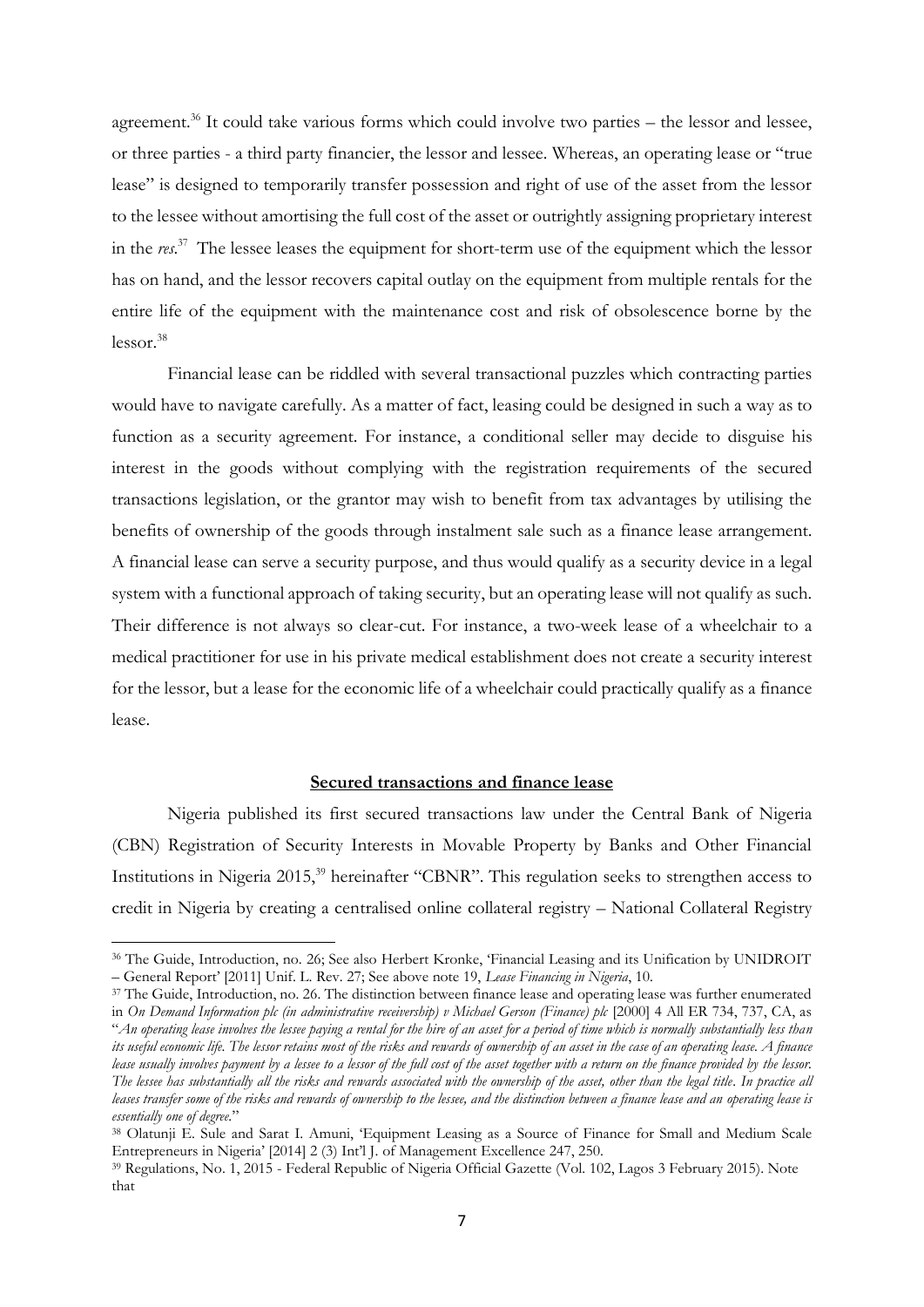(NCR) – which will allow small businesses including consumers to secure loans using the NCR to record all types of security interests taken over their movable property such as livestock, inventory and equipment. <sup>40</sup> Just like the Guide which adopts a functional, integrated and comprehensive approach to the concept of "security right",<sup>41</sup> the CBNR tries to follow a similar approach with the aim that substance should prevail over form. This was borne out of the idea that different types of non-possessory asset security and several variations of title-transfer and reservation-oftitle devices were based upon a few identical guiding principles aimed towards reaching the same economic outcomes.<sup>42</sup> This system permit title devices such as financial lease to be integrated into the system in a way that protects the seller from third party encumbrances whether taken before or after the creation of the security interest. In the law of secured transactions, this type of interest may sometimes be re-characterised as a security device.<sup>43</sup>

Para. 3 (2) CBNR provides that "all financing leases entered into by any secured creditor after these Regulations have become effective are subject to registration in the Collateral Registry and the priority provisions of these Regulations". What this means is that a lessor's right in its asset can only be perfected upon registration in the NCR. Similar to the Guide's recommended notice registration system for movable property,<sup>44</sup> the CBNR supports this system of filing of security interest in its NCR electronic database to alert unwary third parties about the potential existence of a security interest in the property.<sup>45</sup> The CBNR treats the financial lease, which ordinarily is a title-based device, as a security device for the purpose of the secured transactions law. It states: purchase money security interest (PMSI) means "(a) a right taken by a financial institution who provides credit to enable the debtor to acquire the collateral if such credit is in fact used; and (b) a right of a finance lessor".<sup>46</sup> This very bare definition does not explain what the right of a financial lessor may contain but what can be understood from this meaning is that the CBNR does not try to re-characterise title-based devices such as the financial lease as a secured transaction under the law. Interpreting the rights (and priority) of a purchase money creditor as provided shows that that a PMSI in collateral and its proceeds shall have a certain type of super-priority over a non-PMSI

**.** 

**<sup>40</sup>** *Nigeria's New Collateral Registry Aims to Increase Access to Finance for Small Business* (The World Bank, 3 August 2016) [http://www.worldbank.org/en/news/feature/2016/08/03/nigerias-new-collateral-registry-aims-to-increase-access](http://www.worldbank.org/en/news/feature/2016/08/03/nigerias-new-collateral-registry-aims-to-increase-access-to-finance-for-small-business)[to-finance-for-small-business](http://www.worldbank.org/en/news/feature/2016/08/03/nigerias-new-collateral-registry-aims-to-increase-access-to-finance-for-small-business) accessed 11 December 2016.

<sup>41</sup> The Guide 2007, Introduction, para. 20; Registry Guide 2014, para. 13; Model Law 2016, Art. 2 (z) (kk) defines a "*security right" as "a property right in a movable asset that is created by an agreement to secure payment or other performance of an obligation, regardless of whether the parties have denominated it as a security right, and regardless of the type of asset, the status of the grantor or secured creditor, or the nature of the secured obligation, and the right of the transferee under an outright transfer of a receivable by agreement*". However, this terminology is not used in Nigeria but instead, the CBNR 2015 states the equivalent as "security interest". For this purpose, "security interest" will be used for the most part in this article.

<sup>42</sup> The Guide 2007, Chap. I, para. 102.

<sup>43</sup> The Guide 2007, Chap. I, para. 108.

<sup>&</sup>lt;sup>44</sup> Registry Guide 2014, para.  $55 - 60$ .

<sup>45</sup> CBNR 2015, Part III, para. 9.

<sup>46</sup> CBNR 2015, Part I, para. 2 (1).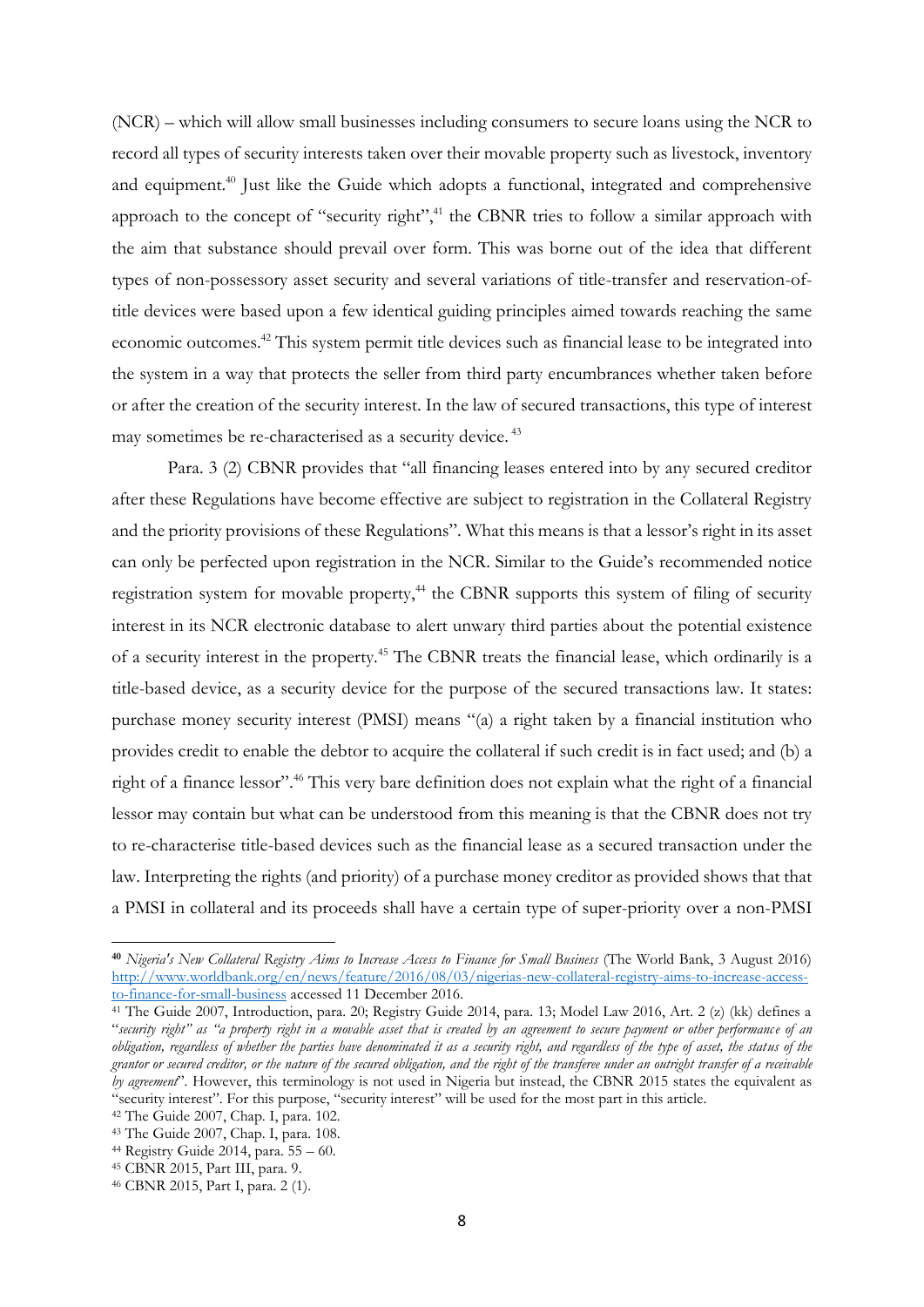in the same collateral created by the same borrower if the PMSI is perfected when the borrower receives the collateral.<sup>47</sup>

Accordingly, the financial lease maintains its irreducible core as a traditional financing device, but yet, relies on the same rules applicable to security interests so long as it involves the creation, perfection and priority rules of the CBNR. This is indistinguishable from the Guide's categorisation as a "non-unitary approach" of recognising secured transactions, as against a "unitary approach" recommended by the Guide which re-characterises and denominates acquisition security rights (including retention-of-title right and financial lease right) as security rights. <sup>48</sup> In this context, the financiers of acquisition security rights will be considered as "acquisition secured creditors".<sup>49</sup> The CBNR does not adopt the unitary approach, but nevertheless, recognises financial lease as a functional equivalent to a real security in that it performs a similar economic function of reserving title, as a title-device, for the lessor on equipment and machinery. In principle, the "non-unitary system", which is arguably the least favourable approach based international best practice guidelines, is applicable under Nigerian secured transactions law.

#### **Finance lease under ELA 2015 and CBNR 2015**

First and foremost, for a financial lease to be valid under ELA 2015, it must be in writing and it must evidence the estimated price of the equipment. Also, it must state that the equipment is being acquired by the prospective lessor on behalf of the lessee in connection with the lease agreement, a statement that the prospective lessee selected the equipment, or selected the supplier or manufacturer with or without relying on the skill and judgment of the prospective lessor.<sup>50</sup> In furtherance of validating a lease, a body known as the Equipment Leasing Registration Authority, ("Registration Authority") is established to register equipment lease agreements.<sup>51</sup> In this register, the equipment lease agreement containing the particulars of the lessor, the lessee and equipment

<sup>47</sup> CBNR 2015, Part IV, para. 27.

<sup>48</sup> The Guide 2007, Chap. I, para. 111; See Alejandro Garro, 'Creation of a Security Right, Pre-default and Obligations of the Parties, Acquisition Financing: Summary of the Guide's Recommendations' (UNCITRAL – 3rd International Colloquium on Secured Transactions, 1 March 2010) < [https://www.uncitral.org/pdf/english/colloquia/3rdSecTrans/Alejandro\\_Garro\\_Edited-sum.pdf](https://www.uncitral.org/pdf/english/colloquia/3rdSecTrans/Alejandro_Garro_Edited-sum.pdf) > accessed 12 December 2016, para. 13 "…*some legal systems may be reluctant, for various reasons, to recharacterize acquisition financing devices as secured transactions. Thus, the Guide leaves it free to States to either adopt a so-called "unitary approach", subsuming all transactions serving security functions, irrespective of how they are denominated (retention of title, financial leases, etc.), into a unitary and generic notion of "security right" (thus mirroring Article 9 of the UCC and the PPSA of Canada, New Zealand and other common-law jurisdictions). Alternatively, States may opt for a so-called "non-unitary approach", maintaining the traditional characterization of retention of title and other acquisition financing devices, yet applying to those transactions the same rules that apply to security rights insofar as the creation, effectiveness against third parties, priority, and other financing aspects of the transaction*."

 $49$  The Guide 2007, Chap. IX, para. 75.

<sup>50</sup> ELA 2015, s 2 (2).

 $51$  ELA 2015, s 9 (1) (b).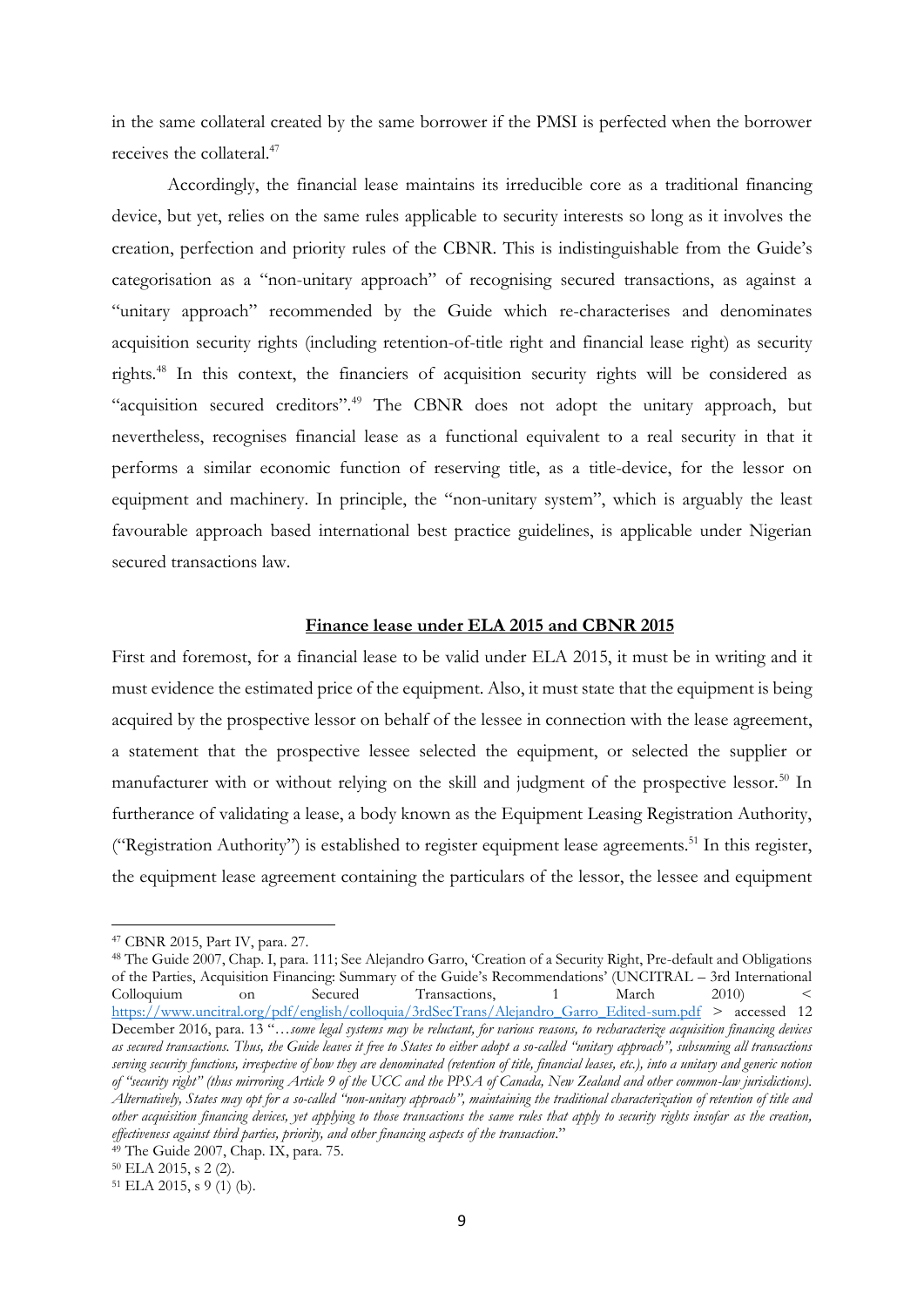will be recorded, and this register will be open to the public for inspection upon payment of a prescribed fee.<sup>52</sup>

There is an express requirement for the lease to be registered with the Registration Authority in its prescribed form, irrespective of the value of the equipment, not later than 14 days after the commencement of the lease agreement.<sup>53</sup> The effect of a registered lease is to constitute sufficient notice to third parties of the fact and terms of the lease, and failure to register it will render the lease invalid between the parties to the agreement, but shall be void against any third party acting in good faith, for value without notice of the lease agreement.<sup>54</sup> There is a statutory requirement for the lessor to conspicuously inscribe or affix his name on the leased equipment,<sup>55</sup> but whether this requirement is mandatory with failure to do so capable of invalidating the agreement is unclear.

Upon registration of the agreement, the lessor remains as the legal owner of the equipment regardless of whether the equipment has been fixed to land or building of another person, and this implied ownership shall take priority over any claim brought by the lessee, lessee's creditor or third party.<sup>56</sup> For the duration of the lease, the lessee is prohibited from using, sub-leasing, assigning by pledge, mortgage, charge, or creating any encumbrance which contravenes the legal ownership of the lessor with a third party, and any of such prohibited agreement shall be ineffective against the lessor.<sup>57</sup> However, the rights of the lessor will take priority against the lessee's creditor and all other third parties, except against a bona fide purchaser for value of the equipment under an unregistered lease.<sup>58</sup> Whether a holder of a judgment lien will be subject to a lessor's ownership right was not considered under this law. This high-ranking super-priority right given to the lessor is more or less akin to a PMSI as seen under the CBNR which can rank ahead of existing secured creditors only in the assets acquired. However, the difference lies on the basis that the lessor under this regime holds full ownership rights, while a purchase money creditor is purportedly a security interest holder.

These aforementioned provisions in ELA 2015 does not distinguish its applicability to the different types of equipment lease. There is no clear distinction as to which of the provisions will

 $52$  ELA 2015, s 12 (1) – (2).

<sup>53</sup> ELA 2015, s 13 – 14. The prescribed form to register equipment lease shall by Form A of the First Schedule to the Act (ELA 2015) accompanied by evidence of conformity to s 6 of the Act.

<sup>54</sup> ELA 2015, s 16 - 17.

<sup>55</sup> ELA 2015, s 18. This requirement can be likened to the Russian Civil Code, Art. 228 (2) which provides for the labelling of pledged asset indicating that it is encumbered. This system of publicising a security interest is likely to be ineffective for choses in action for reason being that they are intangibles, see Publicity of Security Rights: Guiding Principles for the Development of a Charges Registry (EBRD 2004) para. A3.

<sup>56</sup> ELA 2015, s 19.

<sup>57</sup> ELA 2015, s 20.

<sup>58</sup> ELA 2015, s 21.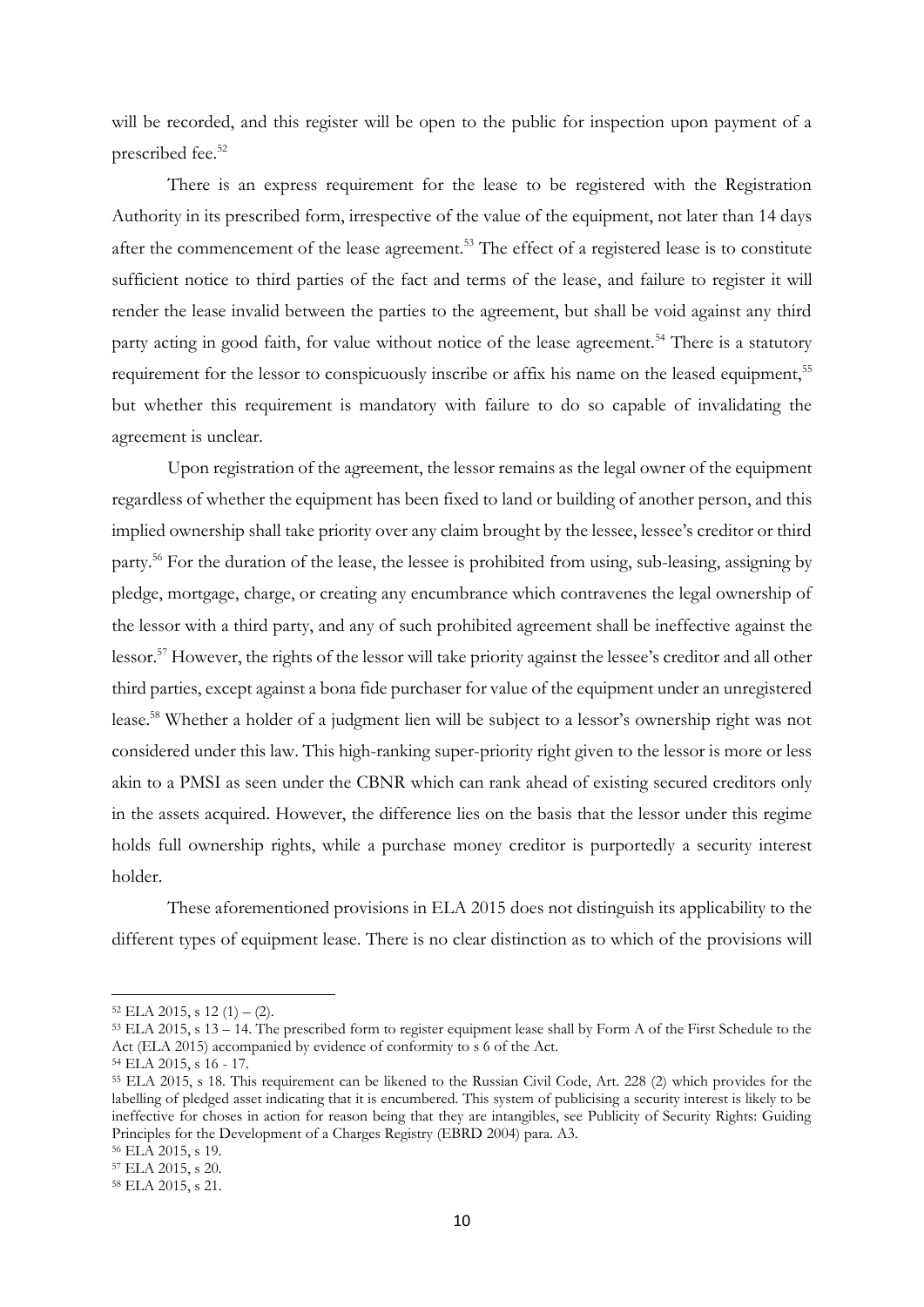apply to financial lease and which applies to operating lease. There is no provision to show whether an equipment seller can assign or subrogate his right to a lessor, other than the odd fact that every lessor must be a corporate entity.<sup>59</sup> The Guide recommends the possibility for a lender to acquire the benefit of a finance lease right through an assignment or subrogation. $60$  Additionally, the Registration Authority is responsible for the registration of finance lease. The probable consequence of this is that a financial lessor/purchase money creditor will be required to register a finance lease both in the register of the Registration Authority, $61$  as well as in the NCR which requires financial lease to be registered as a PMSI.<sup>62</sup> No transitional provision has been provided in any of these laws to explain how this "double-registration" problem can be resolved. Seemingly, there was no co-operation between the draftsmen of the legislation and the CBN as to how this will impact on secured transactions law in general.

All things considered, there is no reason why the NCR should not on its own, register financial lease following its interdependent relationship with other types of security interests. Moreover, the NCR registration system which has been established by the CBNR is operated electronically and notice registration based, thus adhering to international best practices as recommended, for example, by the Guide.<sup>63</sup> This modern notice registration system can record a financing statement showing all required information necessary to perfect the security interest.<sup>64</sup> Notice registration does not record the particulars of the transaction, and neither does it record all the title documents in the electronic register. It only provides a summarised record of potential encumbrances in whatever property rights the grantor may have in the asset.<sup>65</sup> It reduces the administrative burden on registry staff, it reduces risk of human error since information provided for registration is minimal, and it enhances privacy and confidentiality for contracting parties.<sup>66</sup> The lease register created by the Registry Authority records the particulars of lease agreements. It is title and transaction-based and it is centralised. In this transaction-based registration system, the registration process will be cumbersome due to the fact that pre-registration checks will need to be carried out by registry staff, and also, searches will be time-consuming. Unlike the NCR which

1

<sup>66</sup> Registry Guide, para. 59.

<sup>59</sup> ELA 2015, s 6 (1) (a) "*No person shall carry on the business of equipment leasing unless it is a limited liability company and the Memorandum and Articles of Association of the company shall have express provision to carry on the business of equipment leasing*". <sup>60</sup> The Guide, Recommendation 187 (d).

<sup>61</sup> See above n 53.

<sup>62</sup> CBNR 2015, para. 3 (2).

<sup>&</sup>lt;sup>63</sup> The Guide, Chapter IV.

<sup>64</sup> CBNR, para. 12.

<sup>&</sup>lt;sup>65</sup> Notice filing is a system whereby notice of the security agreement can be recorded in a single national registry via a financing statement, instead of recording the actual agreement which captures present and future encumbrance, see Spiros Bazinas, 'Key Objectives and Fundamental Policies of UNCITRAL Legislative Guide' in *The Reform of UK Personal Property Security Law: Comparative Perspectives* (John de Lacy edn, Routledge Cavendish 2010) 465–66; see also Registry Guide, para. 56.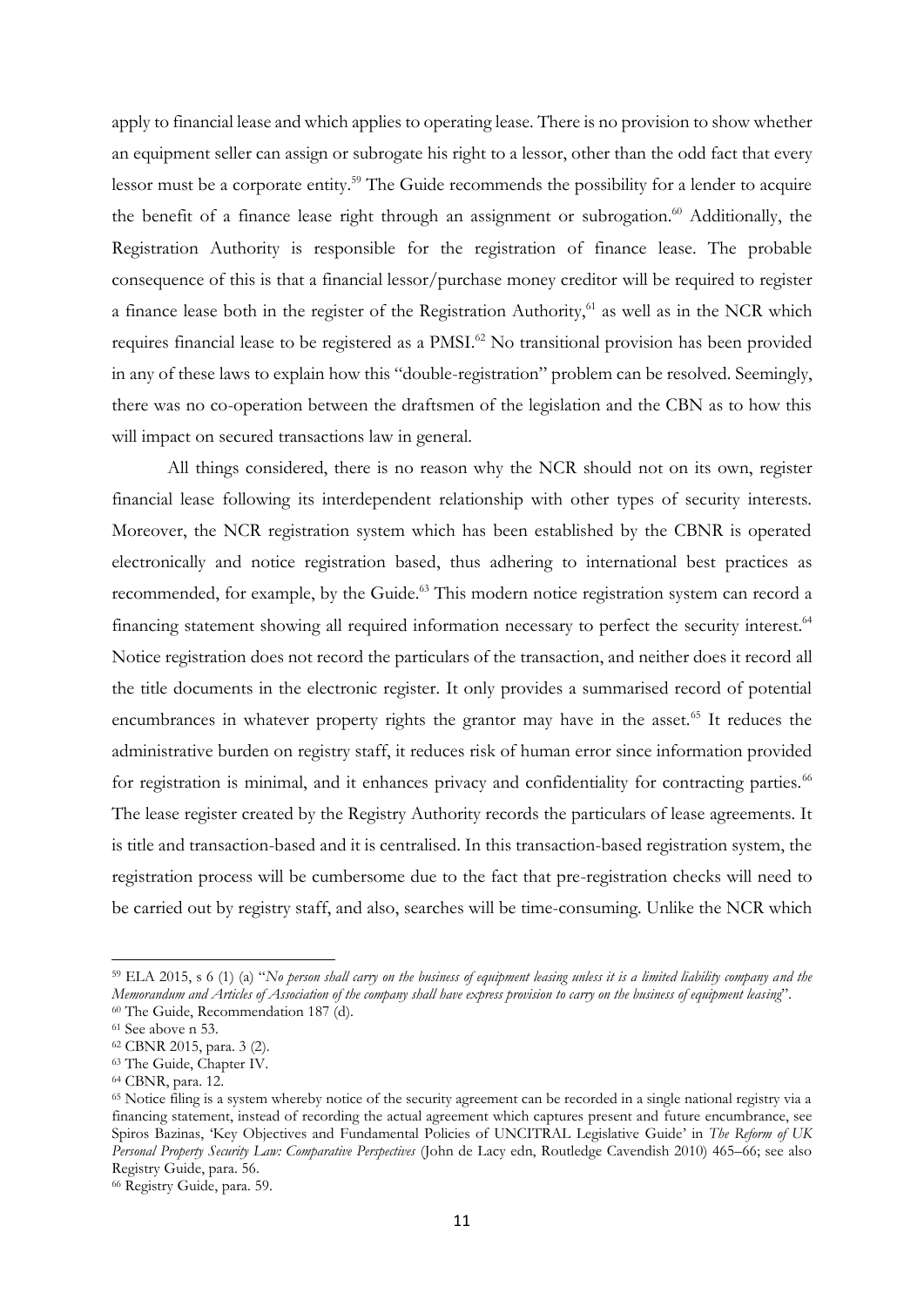is operated electronically, users while using a single portal can register and search at the same time for a minimal fee. Further, the NCR is easily accessible any time of the day inclusive of public holidays. This is highly unlikely with the lease register.

On one hand, the CBNR 2015 recognises the financial lease as a PMSI, which in theory, should not prevent the lessee from granting a security interest in the same collateral to a third party. On the other hand, based on how equipment leases are generally described under ELA 2015, it is the exact opposite. Here, a lessee is prohibited from granting a security interest in the asset and where this happens, the third-party's right will be defeated by the lessor's deemed ownership right. The non-recognition of the lessee's right under this Act makes it very difficult for a lessee to use the full value of the equity which they may have already acquired in the equipment subject to financial lease rights.

Looking closely, the CBNR has tried to follow an integrated approach by permitting financial lease to be registered in the NCR. If this was to be applied at first instance, the result would have been that a lessee can use the equity in the asset being gradually acquired for further credit from other creditors.<sup>67</sup> The effect of this would be that the right of the lessor will not be seen as an ownership right, but rather, a security right in the leased asset.<sup>68</sup> Had there been a provision in the Act to show that the registration and priority of finance lease will be determined by the regulations under the CBNR, this confusion might not have arisen. The mess that is left is that two separate legal regimes governing financial lease, to the extent of registration and priority against parties, are operating together. ELA 2015 implements a title-based registration scheme, while CBNR is wholly operated electronically and notice registration based. ELA 2015 purportedly recognises a lessor's ownership title as indefeasible which can only be postponed to an innocent buyer for value who can take title in the asset free of the lessor's "security interest". This is not the case with the lessor under the CBNR in that where the lessor's right has been re-characterised as a PMSI for the purpose of effecting perfection and in determining priority, the lessor will be furnished with a super-priority right over the asset (not the lessee), and the lessee can legally assign equity by way of security in the asset to third parties.

A solution to this problem might be in data sharing, in the event that the Registration Authority does not surrender registration of financial lease to the NCR. However, because registration of finance lease under this Authority which is "transaction-filing" does not conform to the requirements of notice registration which is the internationally recommended system for registering security interests in movable assets, data sharing will prove to be difficult. The best line

<sup>67</sup> The Guide, Chapter IX, para. 100.

 $68$  ibid.